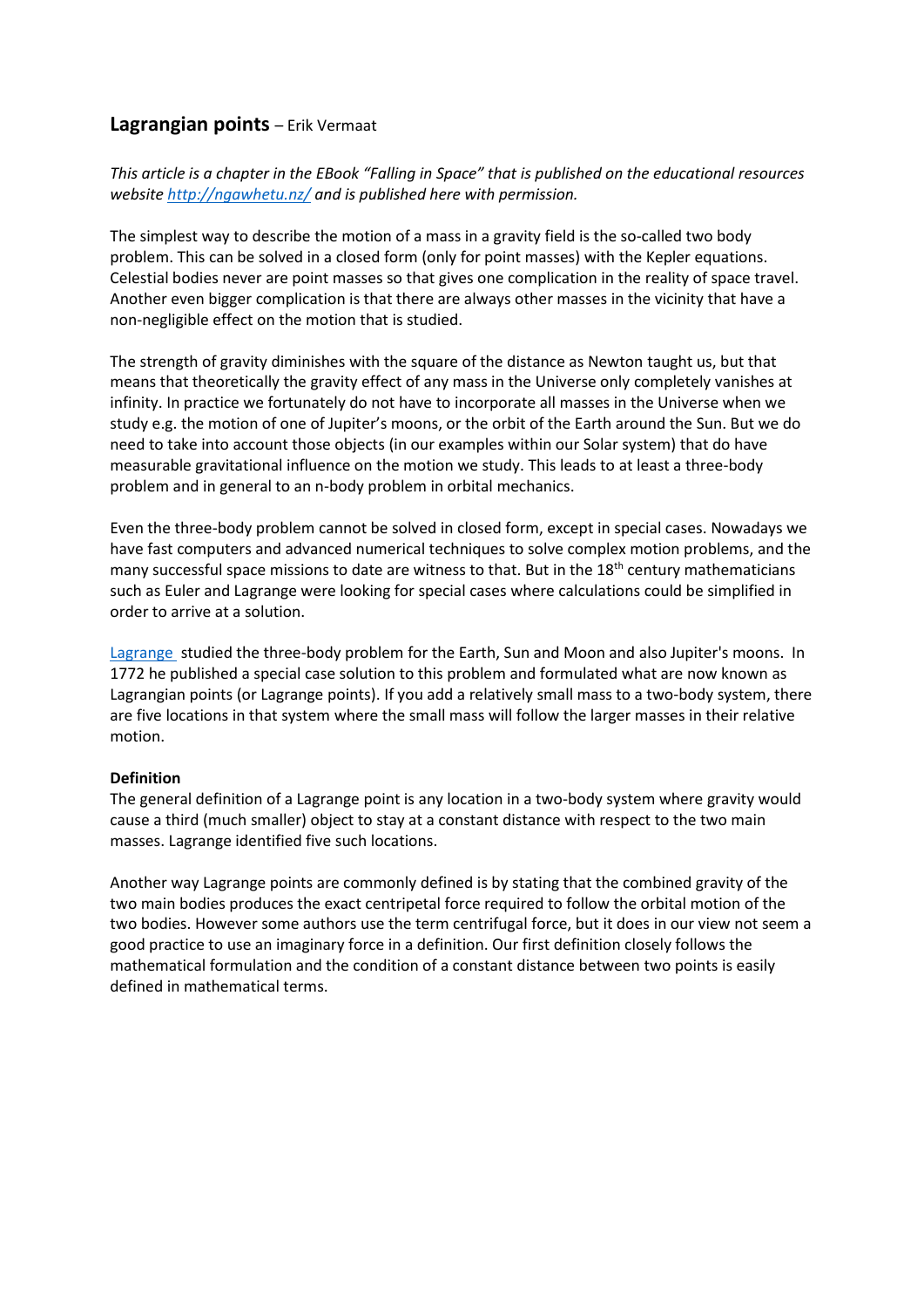

L1, L2 and L3 lie on a straight line connection the mass centres of the two masses M1 and M2. In the Sun-Earth system, L1 and L2 are at a distance of about 1.5 million km from the Earth centre and L3 orbits the Sun at a slightly larger orbit than the Earth, e.g. a little more than 1AU (150 million km) from the Sun.

L4 and L5 are at the same distance from the two masses as the separation between M1 and M2 themselves and thus each form an equilateral triangle with the two masses. This means that L4 and L5 are in the same orbit as the second mass. In case of the Sun-

Earth system this is the Earth's orbit, although not precisely because of the slight eccentricity of Earth's orbit.

The importance of these points lies in the fact that any mass (e.g. a spacecraft) located in any of these points will stay in the same position relative to the two masses. So a spacecraft in a Lagrange point of the Sun-Earth system will follow the Earth in its orbit around the Sun.

This is not obvious because Kepler's third law says that an object closer to the central mass (e.g. the Sun) will move faster and objects further out will move slower. In the L1, L2 and L3 points this is certainly not true because objects there will move at the same orbital period as the Earth although they have a different distance to the Sun than Earth. The reason is that the combined gravity of Sun and Earth is "dragging" objects in these locations along with the Earth in its orbit. This is illustrated very well in [this ESA website](http://www.esa.int/Our_Activities/Operations/What_are_Lagrange_points) for L1 – L3.

## **Stability**

Objects in L1 and L2 are unstable. This can best be compared with a marble sitting on top of a saddle. At one position the marble is in equilibrium, but the slightest deviation from that point will cause the object to move away. In the case of a mass in any of these Lagrange points the mass will move away exponentially with a[n e-folding time](https://en.wikipedia.org/wiki/E-folding) of about 23 days for the Sun-Earth system. Spacecraft in these locations require periodical position corrections within that frequency. For L3 this time about 150 years.

L4 and L5 are stable when the mass M1 is at least about 25 times that of M2. For the Sun-Earth system the mass ratio is: 333,000 For the Earth-Moon system it is: 81

Mathematically L4 and L5 are in fact also unstable positions, but because a spacecraft there will essentially orbit the ideal Lagrange point it will thus stay in that region. Compare this with air mass in a hurricane revolving around a vortex which relates to conservation of angular momentum. This will keep the spacecraft close to the Lagrange point for a very long time.

#### **Natural occupants of L-points**

Because L4 and L5 are long-term stable (for a large enough mass ratio) asteroids and other natural material can collect at these locations. This is very clear for the Sun-Jupiter system where L4 and L5 are the locations of the Trojan asteroids, the Greek camp in L4 and the Trojan camp in L5. See e.g. [this animation.](http://www.exploremars.org/trojan-asteroids-around-jupiter-explained)

This could also happen for the Sun-Earth and Earth-Moon systems, although we mostly have only detected some dust concentrations at the Lagrange locations of these systems. In 2010 however the Trojan asteroid [2010 TK7](http://www.astro.uwo.ca/~wiegert/2010TK7/) was detected in L4 of the Sun-Earth system.